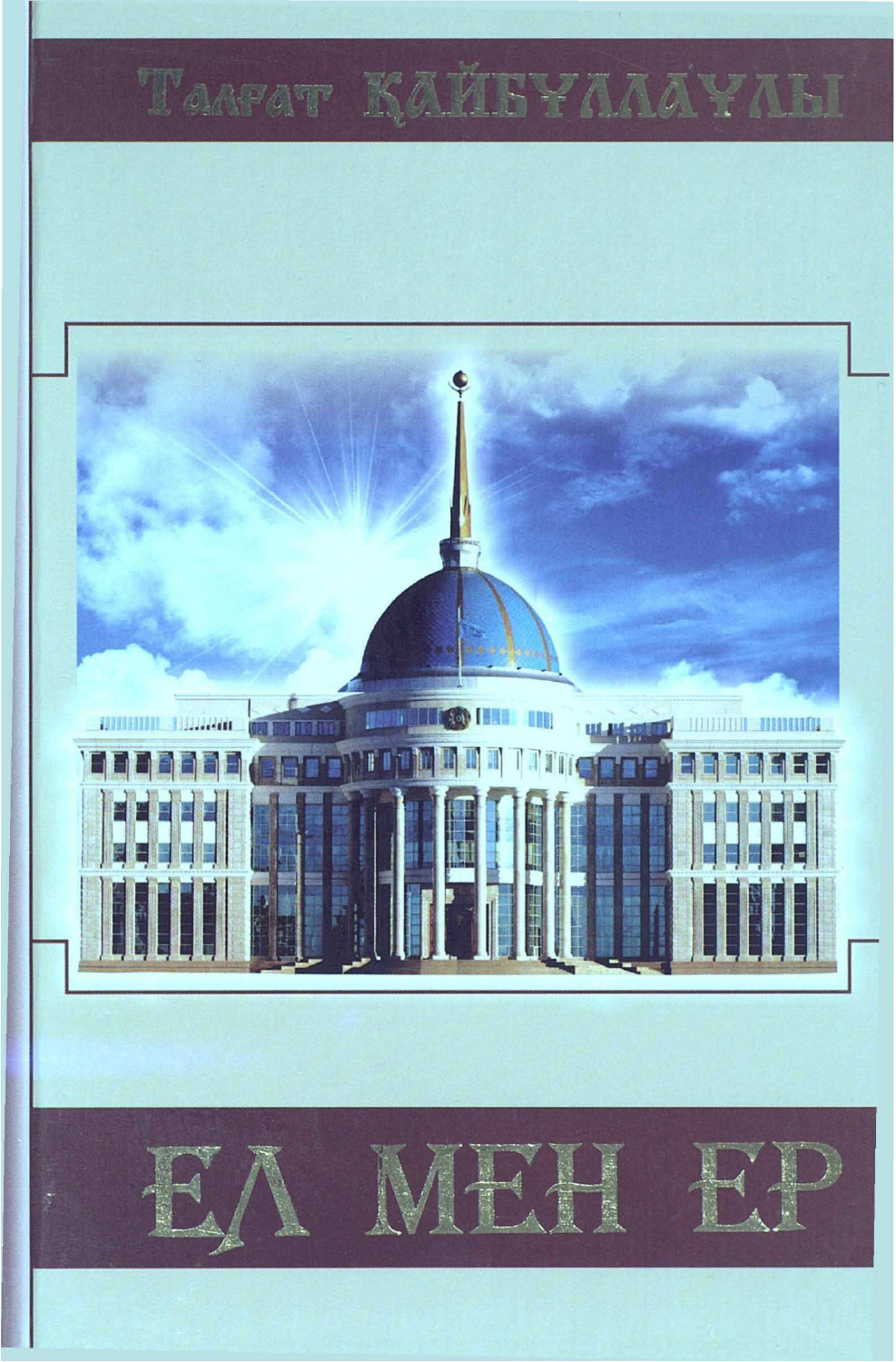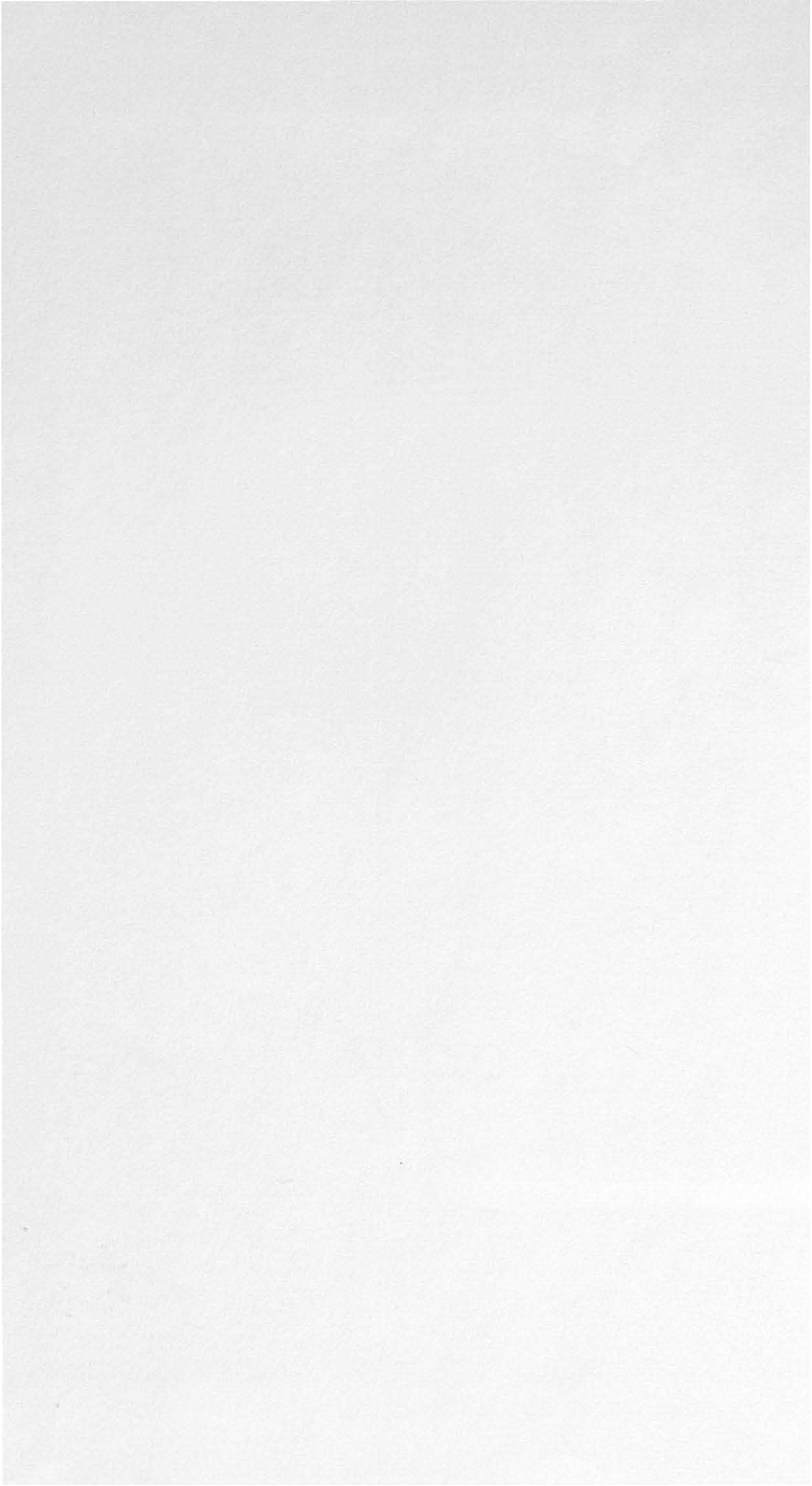



(өлеңдер)



Алматы-2013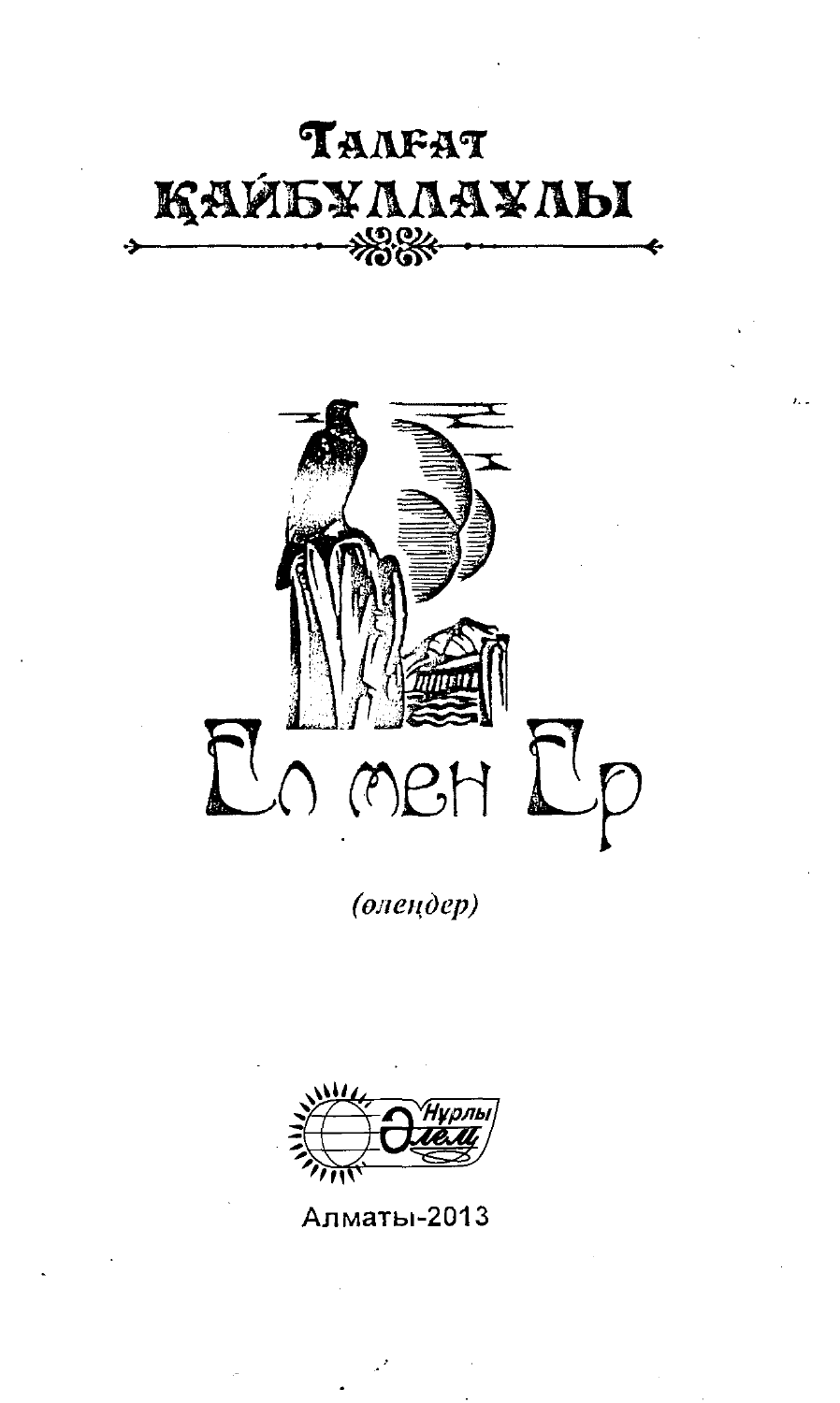ББК 82.7 (Қаз-7) K88

Кітаптың шығуына қолдау көрсетіп, демеушілік жасаған Атымтай Жомарт ағамыз Каспий Строй-Сервис Корпорациясының бис директоры Мусабаев Самат Базарбайулына және досым, қазақ өнерінің жанашыры, Түпқараған ауданының әкімі Темірбек Асауовка шексіз алғысымды білдіремін!

Asmop

K88 ҚАИБҰЛЛАҰЛЫ Т. ЕЛ МЕН ЕР / Өлеңдер/ - Алматы, «Нұрлы Әлем», 160 б. + 16 б. жапсырма

#### ISBN 978-601-205-196-8

ББК 82.7 (Қаз-7)

ISBN 978-601-205-196-8

© Қайбұллаұлы Т., 2013.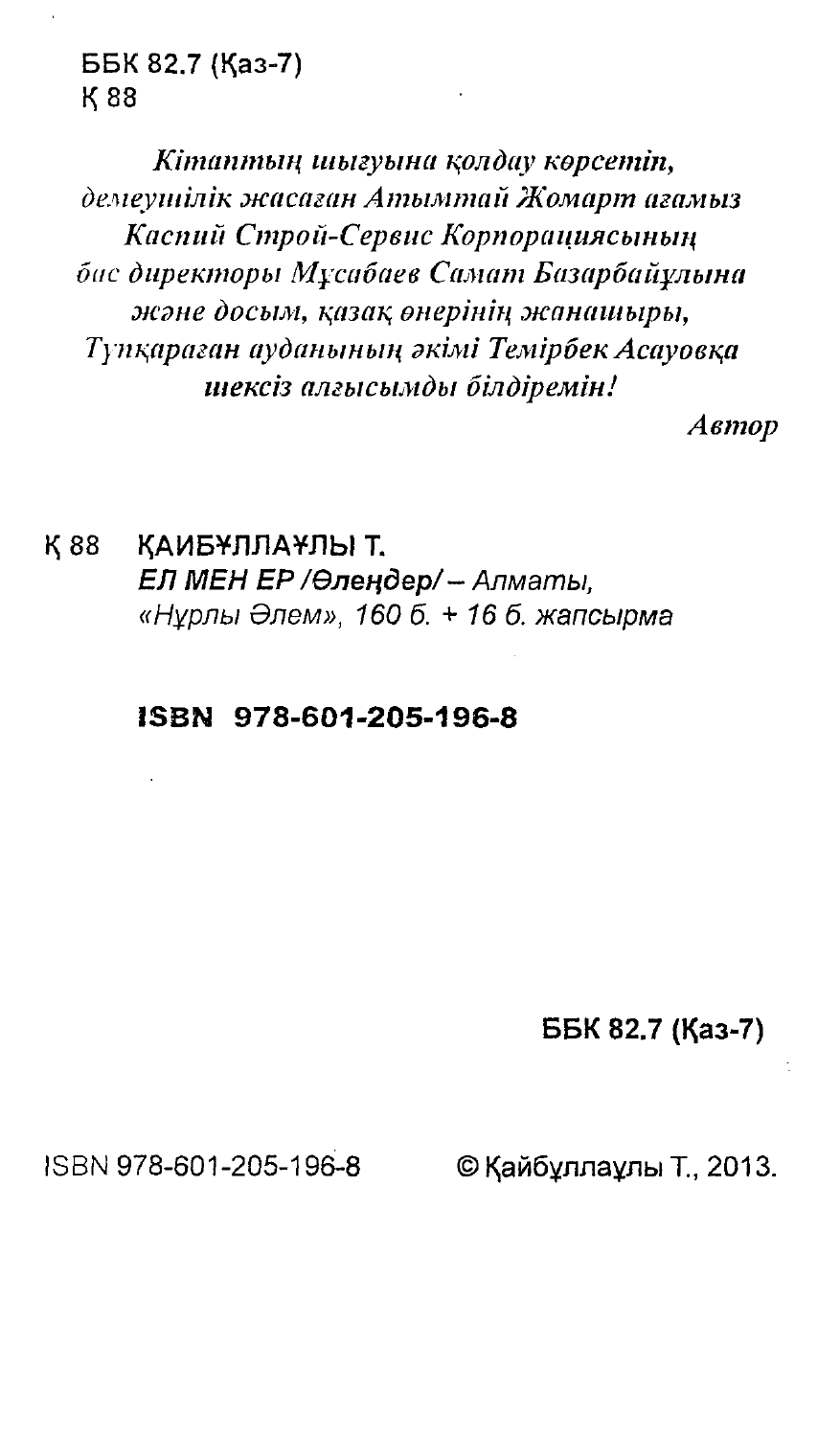

Бұл еңбегімді Маңғыстау облысының 40 жылдығына,

Ақтау қаласының 50 жылдығына, Қ.Р-ның астанасы - Астана қаласының 15 жылдығына арнаймын!  $A$ <sub>6</sub>mop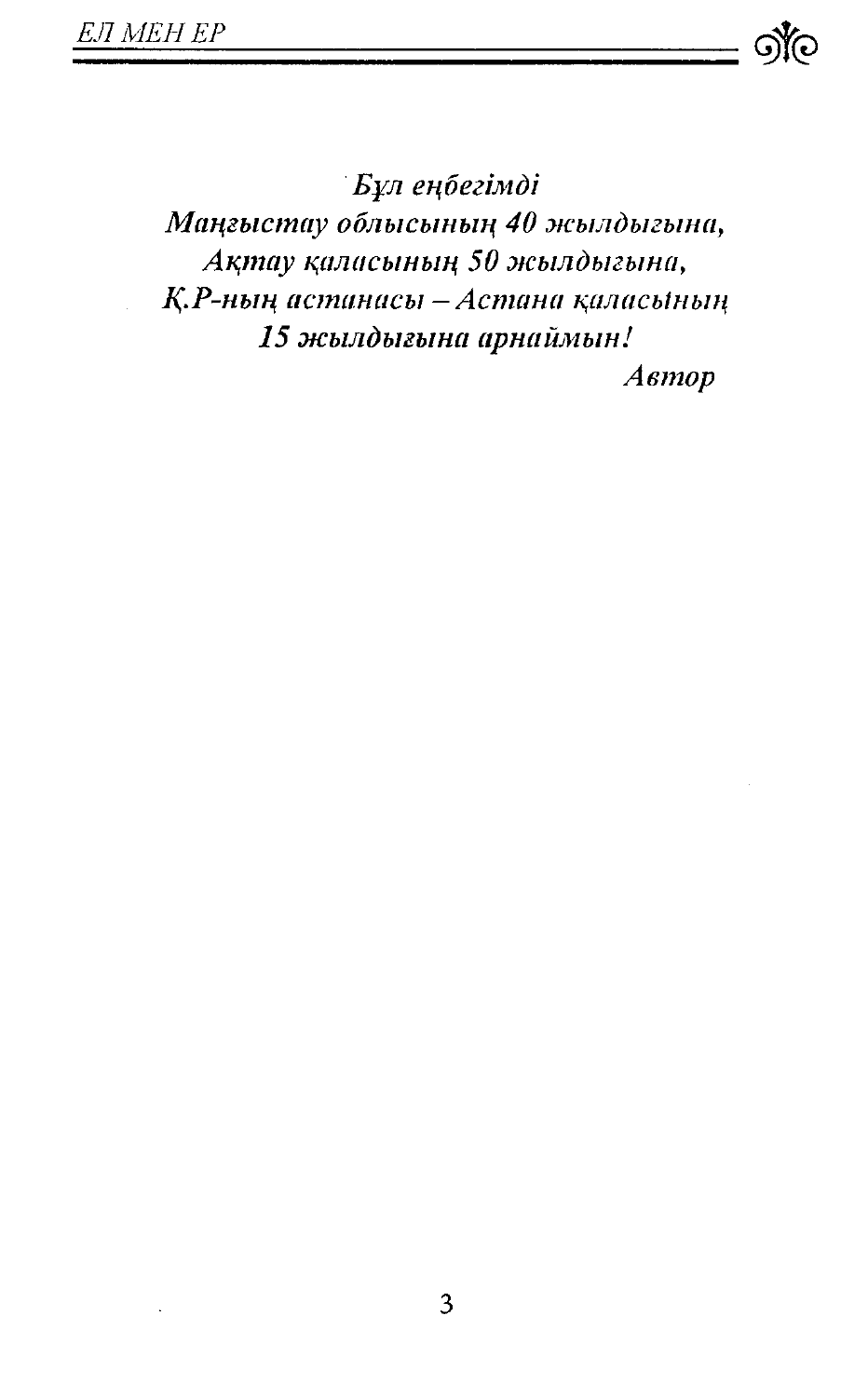# АЙНАЛАЙЫН ТАЛҒАТ!

Сенің «Ел мен Ер» атты жыр жинағынның қолжазбасын оқып шықтым. Ақын боламын дегендер өлең жазуды лирикалық туындылардан бастаушы еді. Оған жастық, достық, махаббат секілді сезімдер себеп болатын. Сенің бұрынғы жазғандарынды көрген емеспін.

Біз Тәуелсіздік деген ұлы арманға қолымыз жетіп, ғасырлар бойы ата-бабаларымыз бен ана-әжелеріміз өткен заманның перзенттеріміз. Бірақ сол ансап Тәуелсіздіктің қадір-қасиетін әлі күнге бағалай алмай журміз. Осы орайда сенің өлеңдеріңнің қажеттілігі жас ұрпаққа Қазақ деген халықтың бостандыққа кол жеткізіп, Ай мен Күні алдынан туған заманын ардақтауды үйрететін дүниелер екендігінде деп ойлаймын. Мен жалпы әдебиетті жақсы көретін, оны сүйіп оқитын, сөз қадірін түсінетін жастарды сыйлаймын, жақсы көремін. Өйткені олар ұлтымыздың болмысын жанына, қанына сіңіріп өскендер.

Ал, әңгіме, өлең жазамын деп талпынатындардың орны тіптен ерекше. Олардың бәрі бірдей атышулы ақын немесе жазушы болмауы мүмкін. Алайда халкымыздың сөз өнерін қадірлейтін, кейбіреулердің бір сағаттық баяндамасындағы ойды бір мақалмен айтып жеткізетін азамат болатынына сенімім мол.

Елдік деген ұғымды Ерлікпен қатар қойып жырға қосқаның сүйсіндіреді, Талғат! Маңғыстау – ерекше аймак. Сол аймақта туып-өсіп, қазақ деген елді бөліп-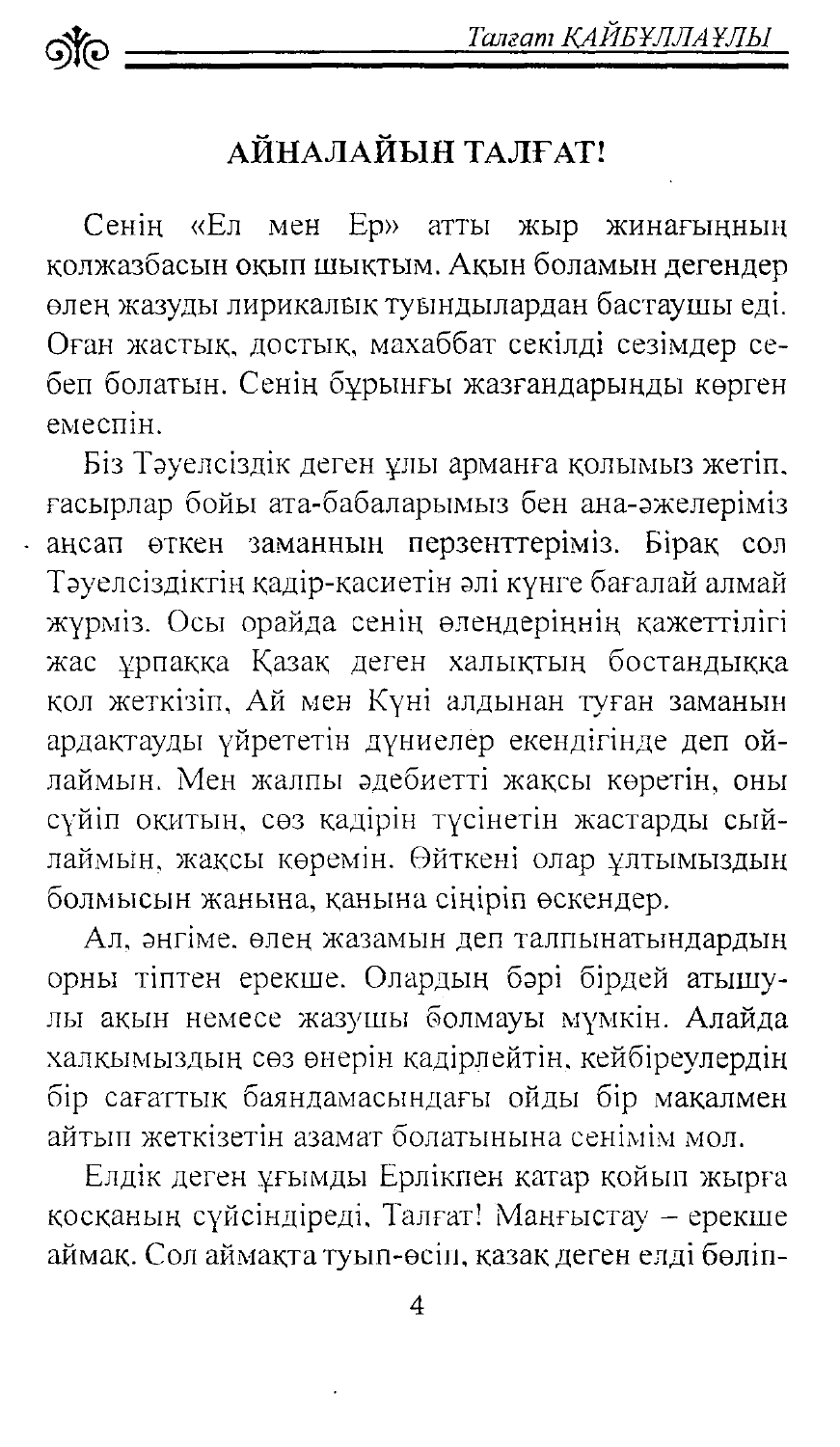

жармай, тұтастай меншіктеу де - Іріліктің белгісі. Қашаған дүлдүл, Әбіштей сұңғыла, «Жеті қайқыдай» жүйріктер шыққан топырақта туып, басқаша сөз саптау мүмкін емес.

Жолың болсын, бауырым!

Ақындық жолдың сайлары мен сарқырамалары көп болады. Талай-талай толғанарсың, шыңдаларсың. Шын ақын соның бәріне төзеді. Төзім таланттыны биіктерге меңзейді.

> Фариза ОҢҒАРСЫНОВА, Астана каласы, 09.07.2013.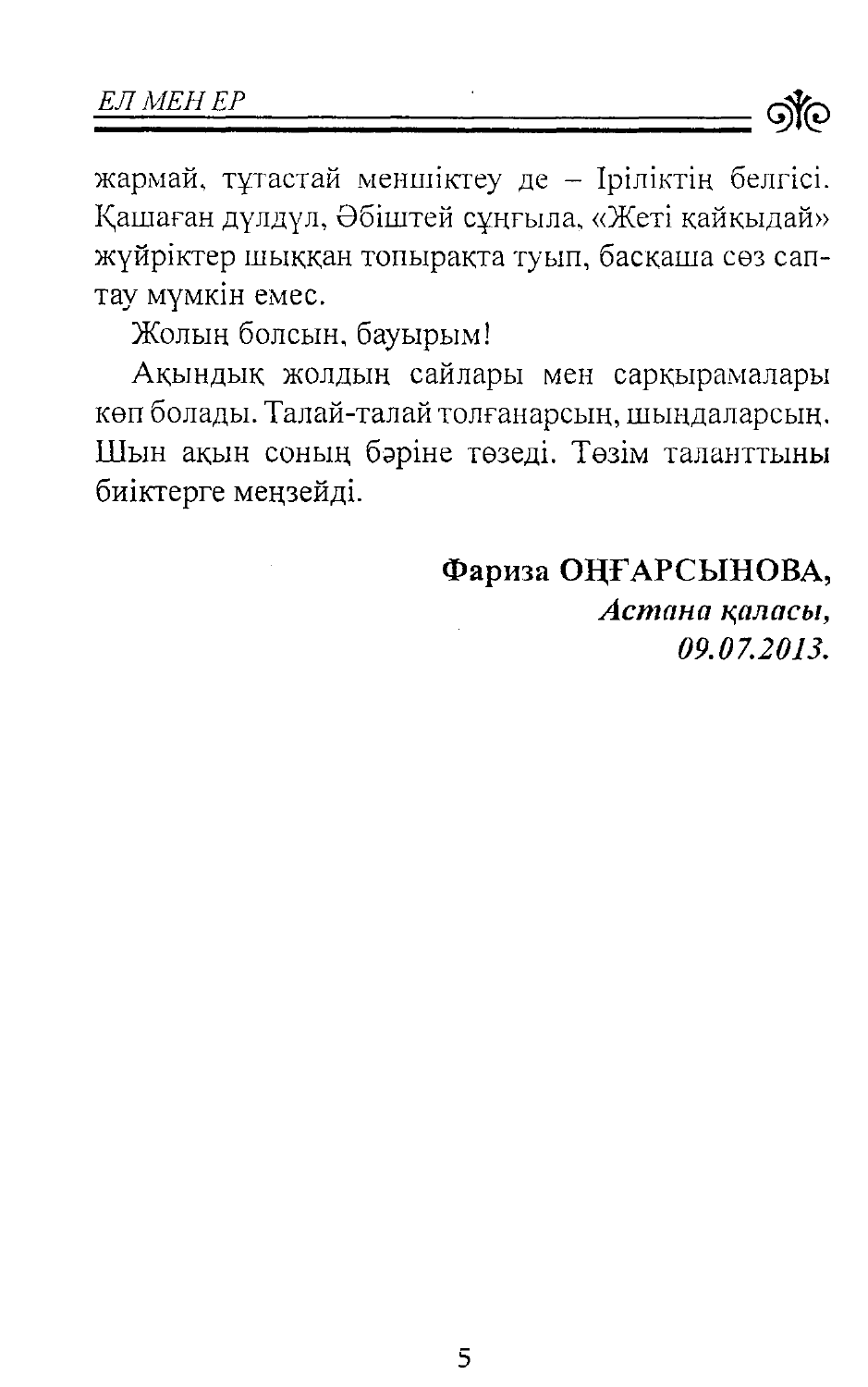Atitan aires Tarlam!

্যাঁত  $\equiv$ 

Ceniquely with the Syro common action sociales. Arven Souaman greengen over suasyger unpu-Kannek myntegourapgan Sacmayun egí. Otan<br>suacmuk, gocmous, navassam cekingi celjugep Ceten Souannen. Ceteux Syptex, 74 suas fatigaptets gran Koffren eurechite you what a south time would know the avetreto, tacelling sous ama= babaraphines Sen ano= donevertiveis again om ken Bawakkung nep Benmmepiais. Spax, can Tayercisaning Kagip = Kocuemit and KyHTP Sataran avuan duppuis, Oca opanga Cenity supplying Kasuemmieil' sea Frinagka Basay geren xandekment Socratique Ka Kon suenkizin, tu mes kusi anguran ingfan sawarever affassmayay nupememin aykursep ay Huesey okergilinge gen diratium.<br>Met Duarner Ogebrenin' suayan kopernik oner succimation cheud au mont, suagen kopenist. Gümkeri onaf JumbianBgoury Sommacin suannina, Katibetia Cityipin Ochemgep.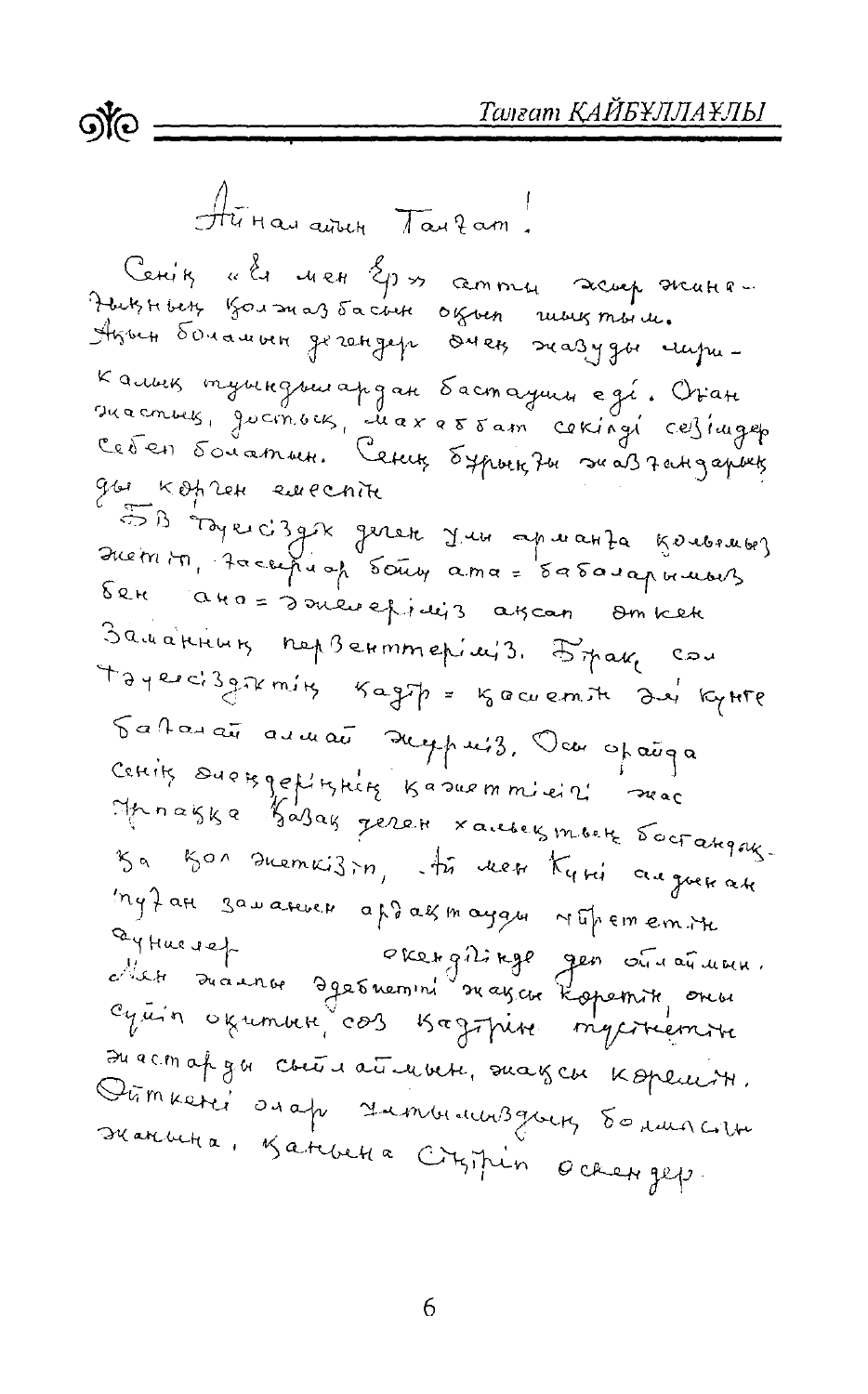He, arrive, orex, suasannot gen mains-Hamburgaques opique minmer epekue. Orazgan baji bitigen amumjum arton inemece<br>prodymm bornanin urgurtin, Aranga xamona denging oit catammung Boargadaackingatu Cagou 6th maroinnen automon suiteisemite. Ligik gerek & torugh ignalknen namar claygucmay - enekuse avuax. Con avuaxina myun= ocin gabak geron eagi Sounguaroau, my marmain we want mey ge-point mits Geolici. Kawalah gyagru, Jeiwmei Cytytowa, «Suemi Kaugugain Jurief Frinch urukskan monocfasma myorn, Fackawa CBB cannay mymerit ever. Monoux Sourcuse, Saybepoine. Streetingthe storaghts causaper even capkbeja wasaph KOn Souaga. Marau= nianai montanapcuts, mut ganapcuts, Work agone convers Japine mosegi. Mogine manationnement ouikmepe nexteigi. Mapula Oxigrapeurole JAHR 109.07.2013<br>Acmana Kavaru

ഩ഻ഁ൙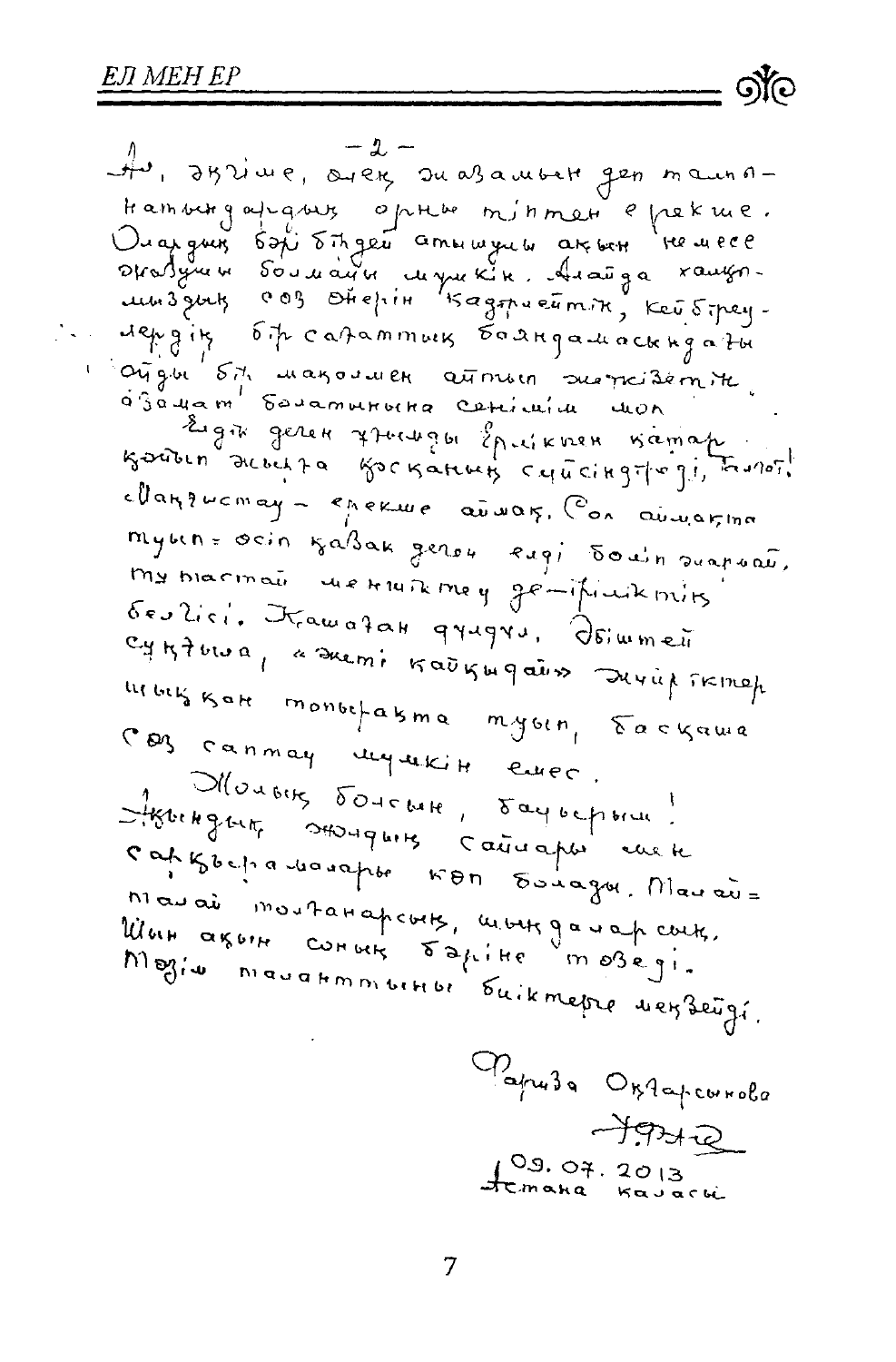Елім азат боп алды, Заманға айтар зары жоқ.

Осы күнді аңсаған, Арман қылған бабам-ай. Жанын киды канша жан. Сан азапка карамай.

Арманшыл бол, жас ұрпақ, Тырыс, «жетем» деуменен. Алға қадам бас, ұрпақ, Асқақ арман кеулеген.

Арманы жоқ адамның, Акылы да шамалы. Мына жұмбақ ғаламның, Жауабын арман табады.

Армандап өт, армандап, Ақтық демің қалғанша. Басыңа сол қонған бақ, Арманы көп жан болса.

Аспанында, Астанам, Калыктаған көп арман. Рұқсат бер, жас қалам, Сөз сұрайын солардан!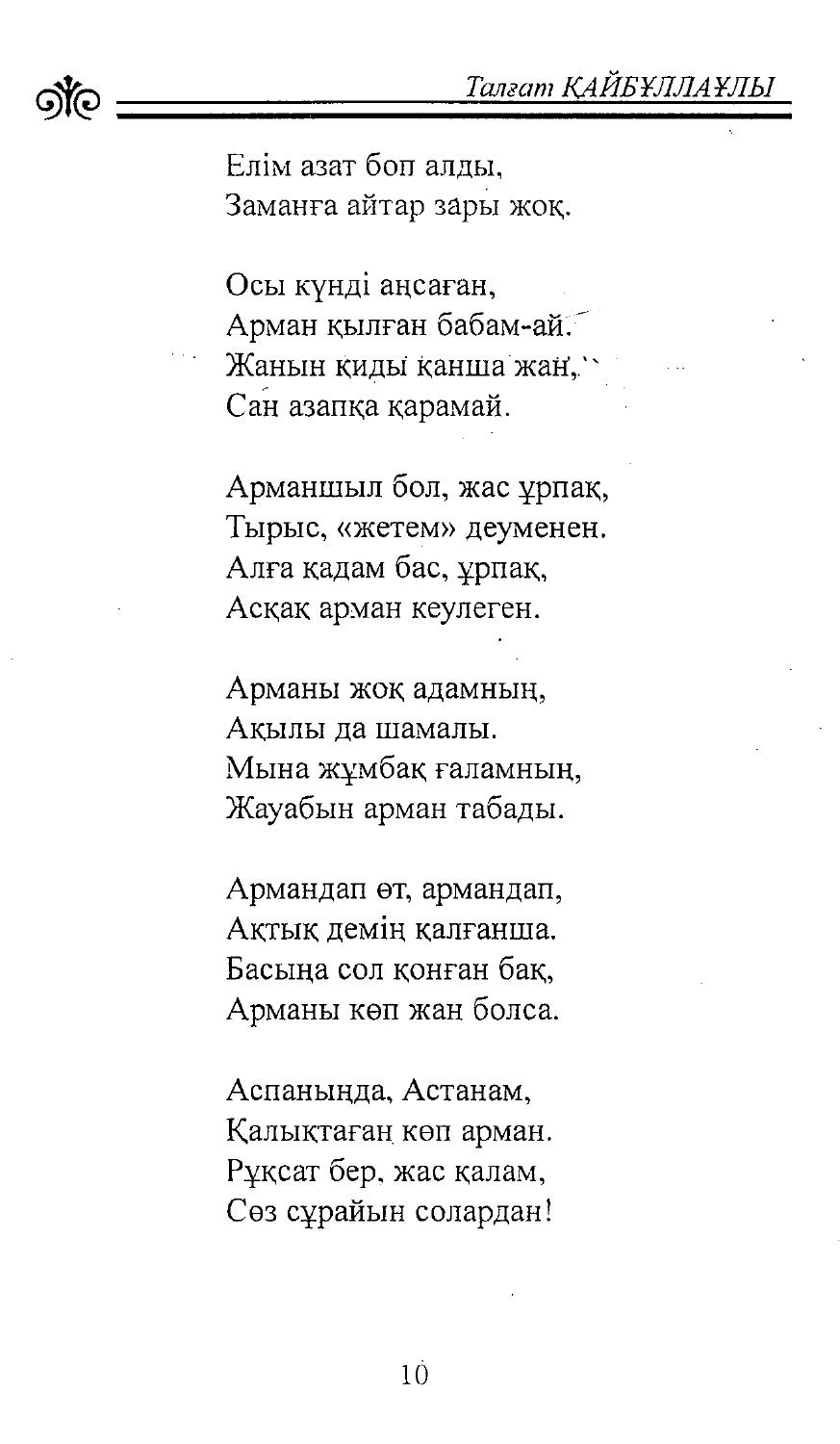# САЙЛАУДАН КЕЙІНГІ СӨЗ

Халық Елбасы Н.Ә.Назарбаевты бір ауыздан қайта сайлағанда

Табандағы тапталған тіктеу үшін Енсемлі.

Далам-дағы нар Ұлын күткені шын Белсенді.

Ак киізге мінгізіп.

Төріне нық көтеріп,

Еңіреген Еріне еміреніп Ел сенді.

Табандағы тапталған тіктеп Ері Еңсемді, Иығына жүз батпан жүктеп еді, Көрсен-ді. Өрге тартқан керуені Төрге, міне, коныстап, Енбегімен еленген енді Еліне Ер сенді.

Ол Ер көшін халықтың оң сапарға Суйреді,

Көлеңкесін алыптың күндейтіндер Күйреді,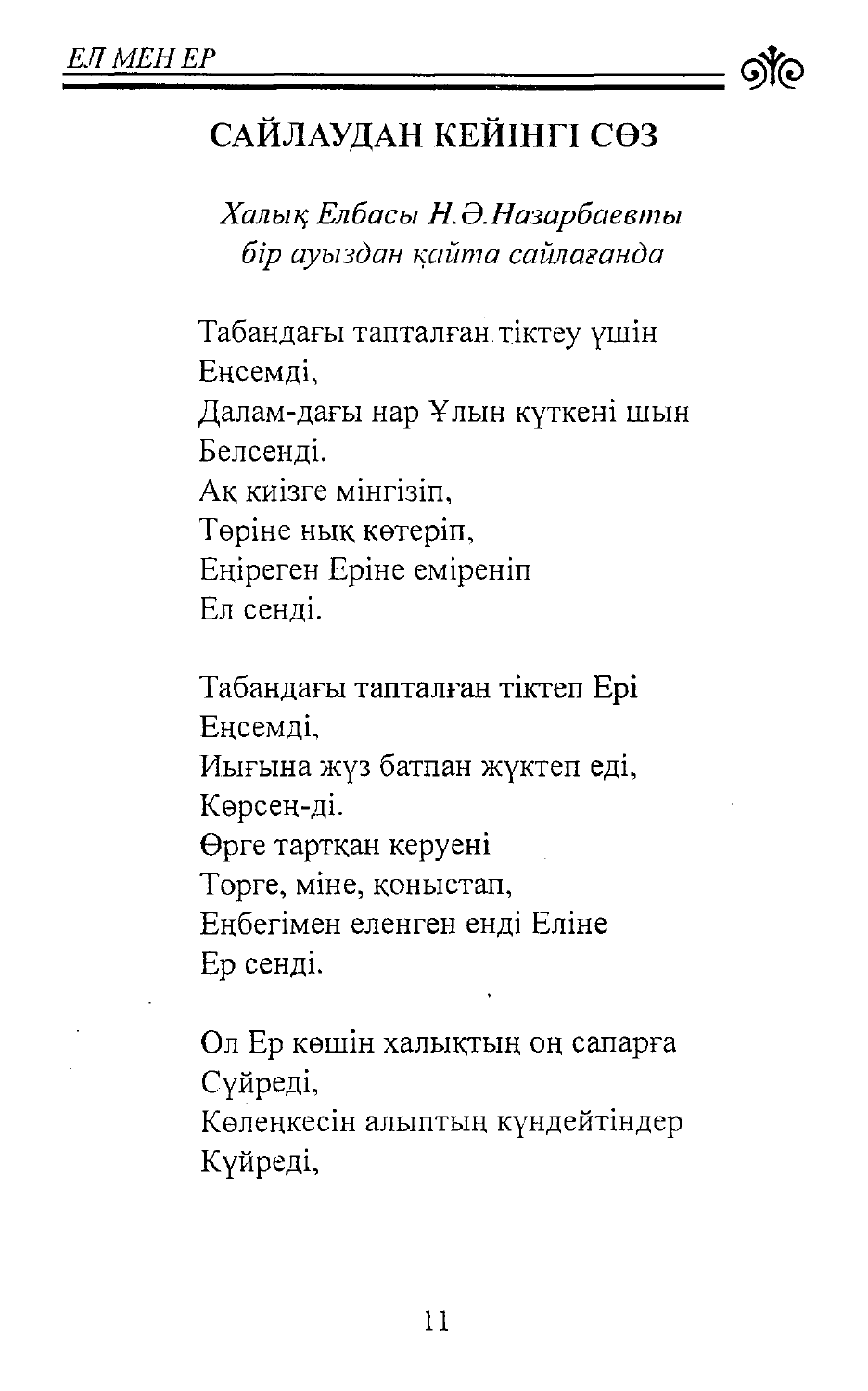Төбемде Күн жарықтық, мол сәулесі -Сүйгені, Көрегенді танып нық, Берді Ел тағы Куймені!

෯්ල

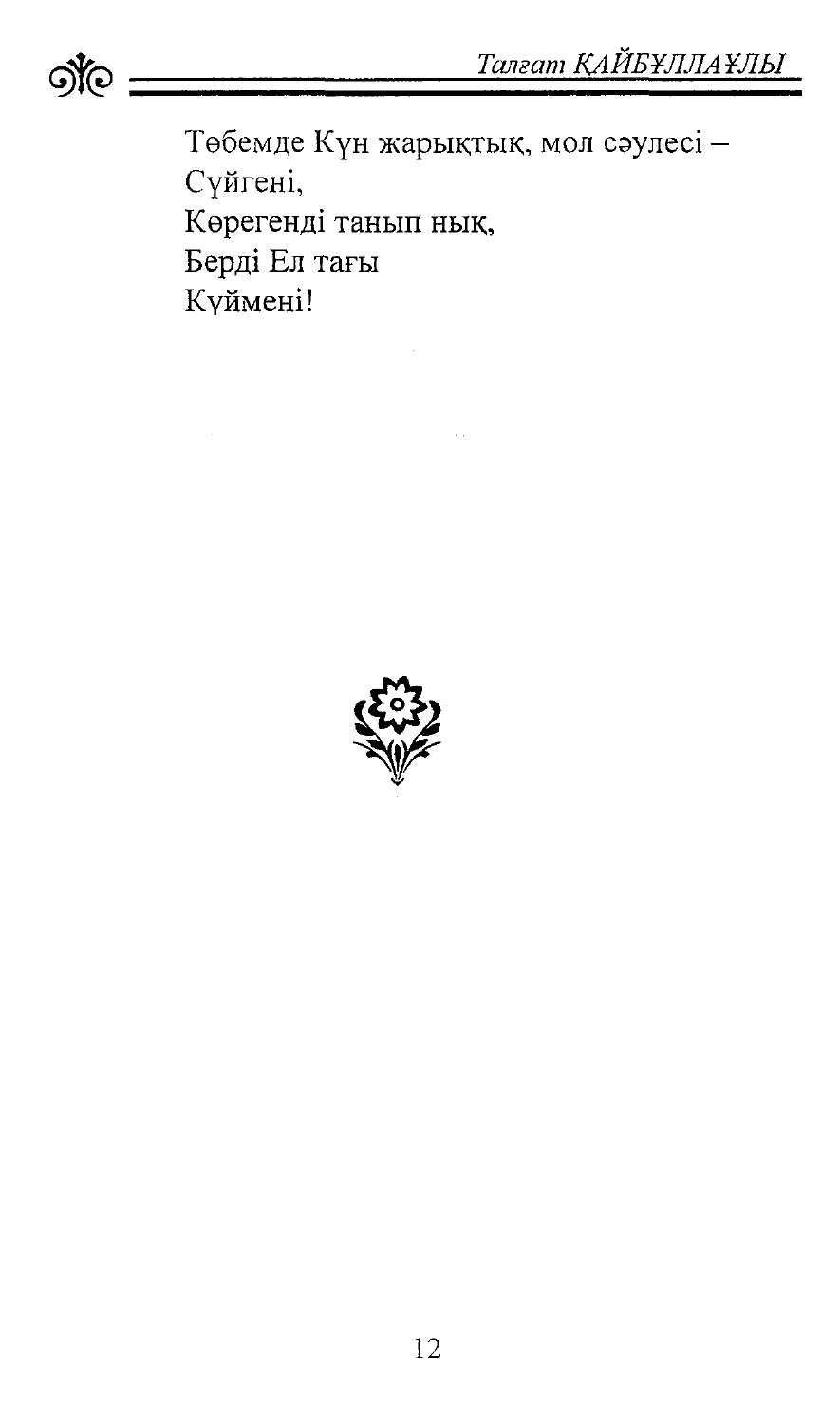### БАС СӘУЛЕТІШ - ЕЛБАСЫ

Жұмыс бітер қызғасын, Көріп білер көзіңіз. Пішіп сызған сызбасын. Бас сәулетші өзініз.

Жұрт ереді көсемге, Бар ма басқа амалы? Сарыарқаға көшерде, Күмәнменен қарады.

Тауып істің байыбын, Киындык та шектініз. Тәуекелдің қайығын, Мініп аман өттініз.

Көрмеген ел түсінде, Бұқараны таң қылдың. Оншакты жыл ішінде. Астананы салдырдың.

Косып сізді өлеңге, Достык кушак жайғам шын. Сегізінші боп Астана Кереметке айналсын!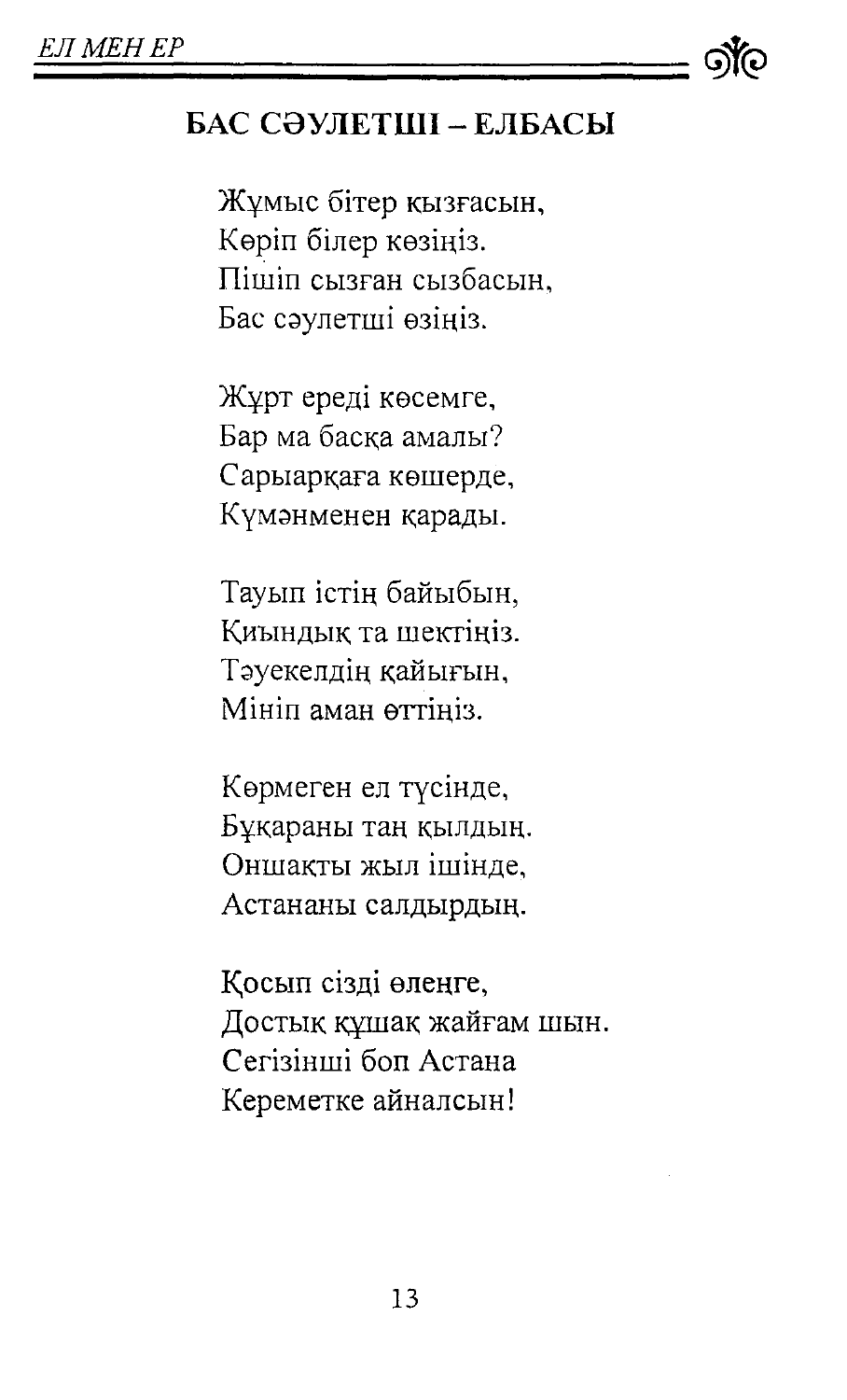## ЖАСЫЛ ЕЛ

Іскер жансыз, емессіз атаққа ерген, Орманды адам орынсыз отап келген. Еліне Елбасымыз «Жасыл ел» деп. Бұлжымас бағдарлама жасап берген.

Әр адам өз үлесін қосу керек, Мұндай іске үлесті қосу да ерек. Кандай жақсы қалаңда бой түзеген Құлпырып өсіп тұрса жасыл желек.

Тал егейік, бойдан күш аямайық, Көленкесін жас талдың саялайық. Басып-жаншып бойынан барын алмай. Табиғатты, адамзат, аялайық!

Жазиралы даламның өртеңі бар, Көңіліңді көрпедей серпері бар. Миуалы жеміс талды көптеп ексек, «Жер тойынса, білесіз, ел тойынар».

Жасыл желек тамырын мол жаяды, Бұтағы нөсер сұрап қол жаяды. «Бір тал кескен орнына он тал ексе», Кең далам гүлстанға айналады.

Жасыл желек далаңда жайнап тұрса, Майданы ұлы еңбектің қайнап тұрса.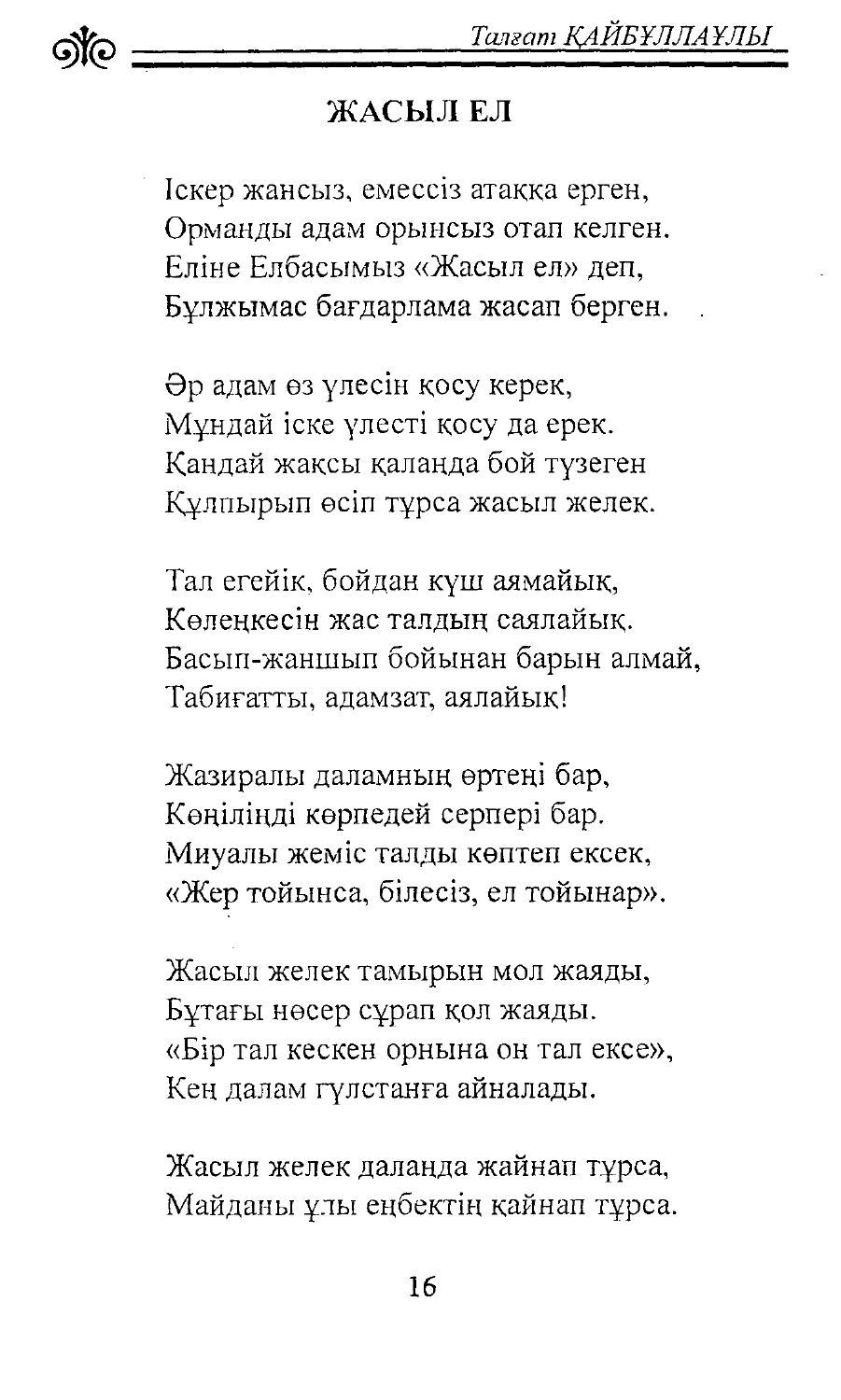Жалынды жыр оқыған ақындардай, Бұтағында бұлбұл құс сайрап тұрса.

Жұртымның үлкені мен жас баласы, Еңбекте әр адамның нақ бағасы. Жыл сайын жас тал егу дәстүр болды, Игі іс - Елбасыннын бастамасы.

«Ел ананың парызын өтер едім, Ғұмырым соған жетсін!» - десең, елім. Колдайық игі ісін Елбасының, Мен өзім қос қолымды көтеремін!

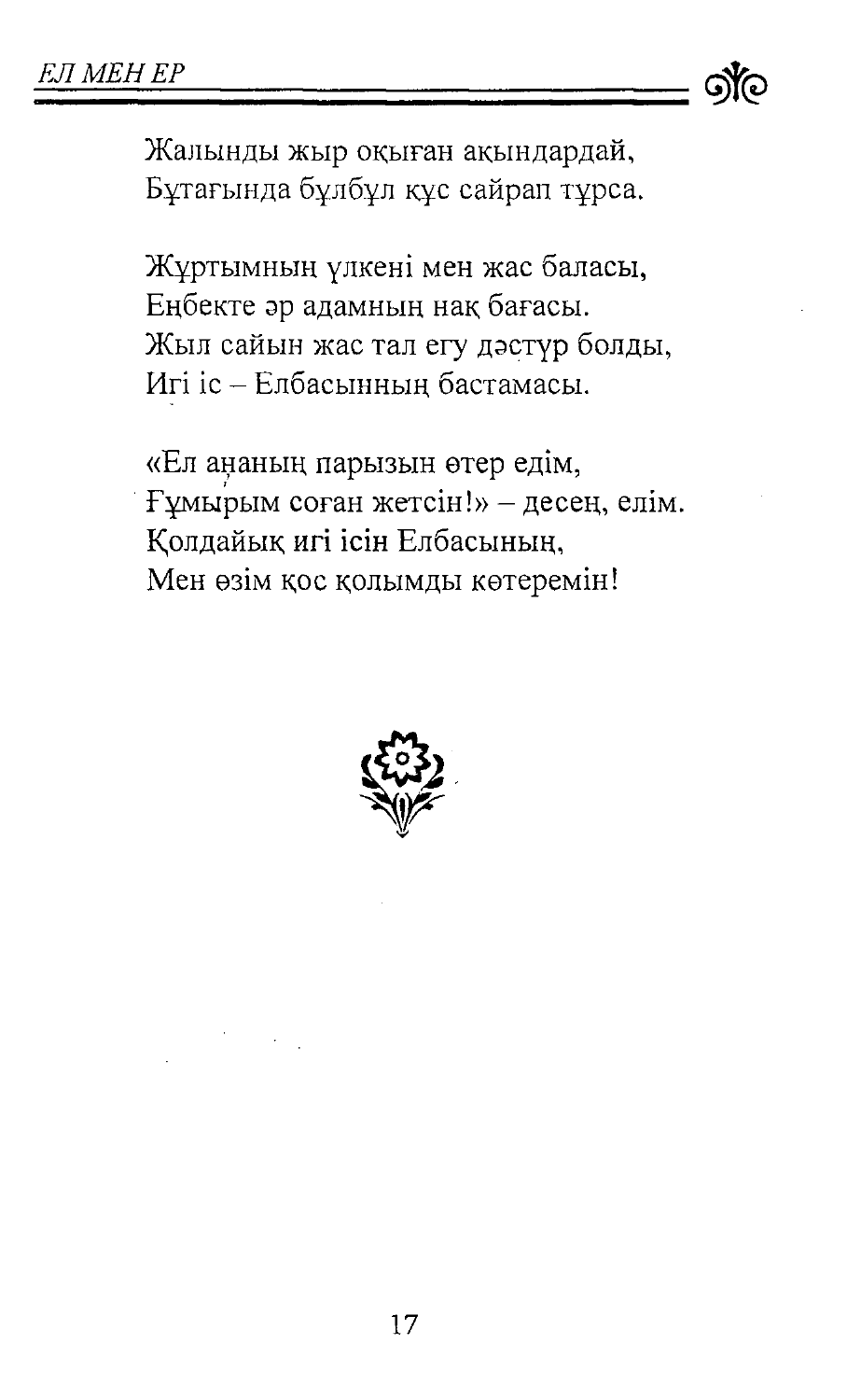#### ТӘУЕЛСІЗДІК

Даламда жатыр мың арман, Үмітім таң боп атады. Тілектен арман құралған, Алыс жол сынды сапары.

Тәуелсіздіктің таңы атып, Тәубе деп жүр ғой қазағым. Колына жаттың қаратып, Тартқызба өмір азабын.

Тәуелсіздіктің ақ таңы, Батасындайсың бабамның. Уыз ғып ұлттың татқаны, Ақ сүтіндейсің анамның.

Тәуелсіздіктің ақ таңы, Өлен ен акын жазатын. Ақ таңы елдің бақ таңы, Кырандай қанат қағатын.

Бабаларымыз арман ғып, Аңсап бір өткен сан ғасыр. Берекесімен беріп мол байлық, Несібесін елдің бер, ғасыр.

Ұйқысы сәби бұзылмай, Аналар өтсін жыламай. Тәуелсіздік деген тұғырда, Көкбайрақ тұрсын құламай!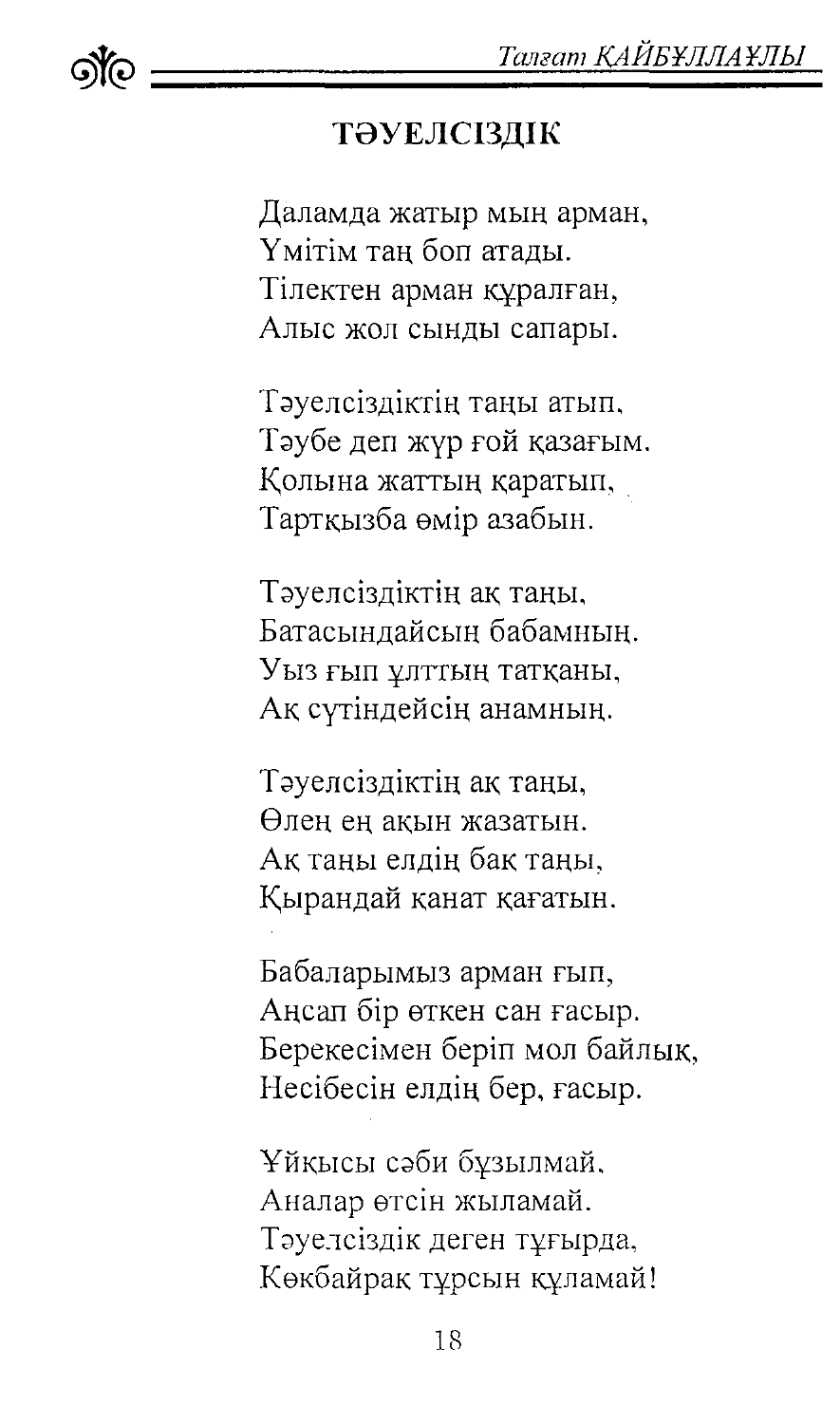

# **TIJIEK**

Ақындық адал жүрегім, Көңілдің қонам көліне. Береке-бірлік тіледім Казакстан еліме.

Қарияларыма күш-қуат, Тіледім, қарттар - тірегім. Өткеннен көп сыр ұқтырар, Казынасыңдар, білемін.

Сұм соғыс енді болмасын, Бомбалар қалсын жарылмай. Бейбіт күн елге орнасын, Тілегі акын кабыллы-ай.

Беліне таққан қаруын, Болмасын мүлдем дұшпаның. Береке-бірлік қадірін, Ұғып тұр Қазақстаным!

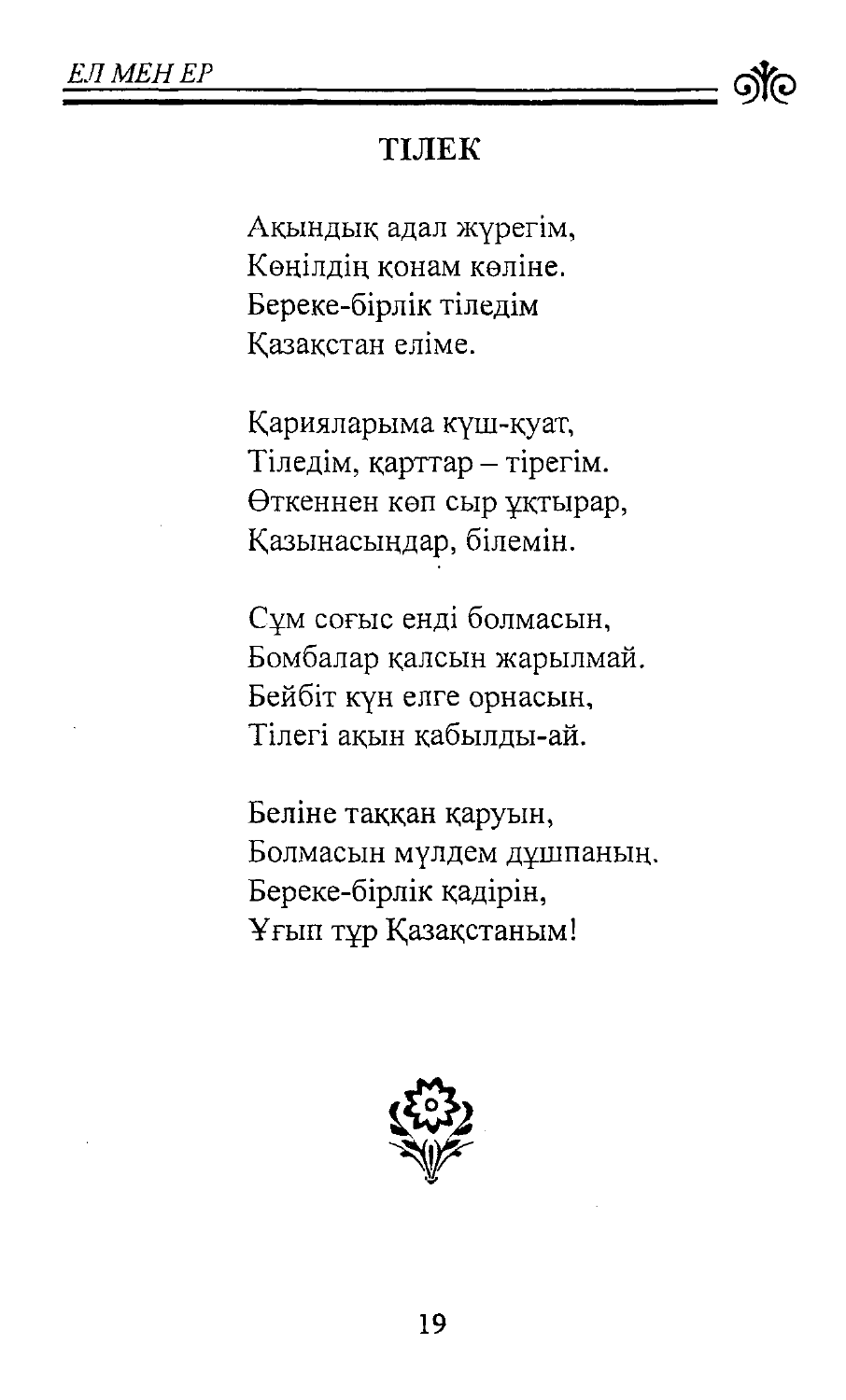

## **YIII AFLI3**

Алдына барады екен арызданған, Дау-шарды тура шешу парыз болған. Төле би мен Казыбек, Әйтеке би, Елімде осындай үш абыз болған.

Жолына адалдықтың түсе білген, Келшектен мол үміт күте білген. Кара түгіл алдында ел билеген, Ханың да ақыл алған үшеуінен.

Жандары жалған сөзге жаралмаған, Куштінің сөзін жақтап пара алмаған. Ақтық демі қалғанша ғұмырының, Адалдық ақ жолымен тәмамдаған.

Кісі жоқ ақыл-кеңес сұрамаған, Азады пейілінен бірақ адам. Үш абыздың дүбірлі дәуірінде, Ақ туы ақиқаттың құламаған.

Ел едік біз жетімін жылатпаған, Кезі жоқ жылағанды жұбатпаған. Калың елге сөзімен қайрат берген, Жігерін жүндей қылып құлатпаған.

Жері жоқ үш абыздың артық айтқан, Әр сөзін жалындатып шарпып айтқан.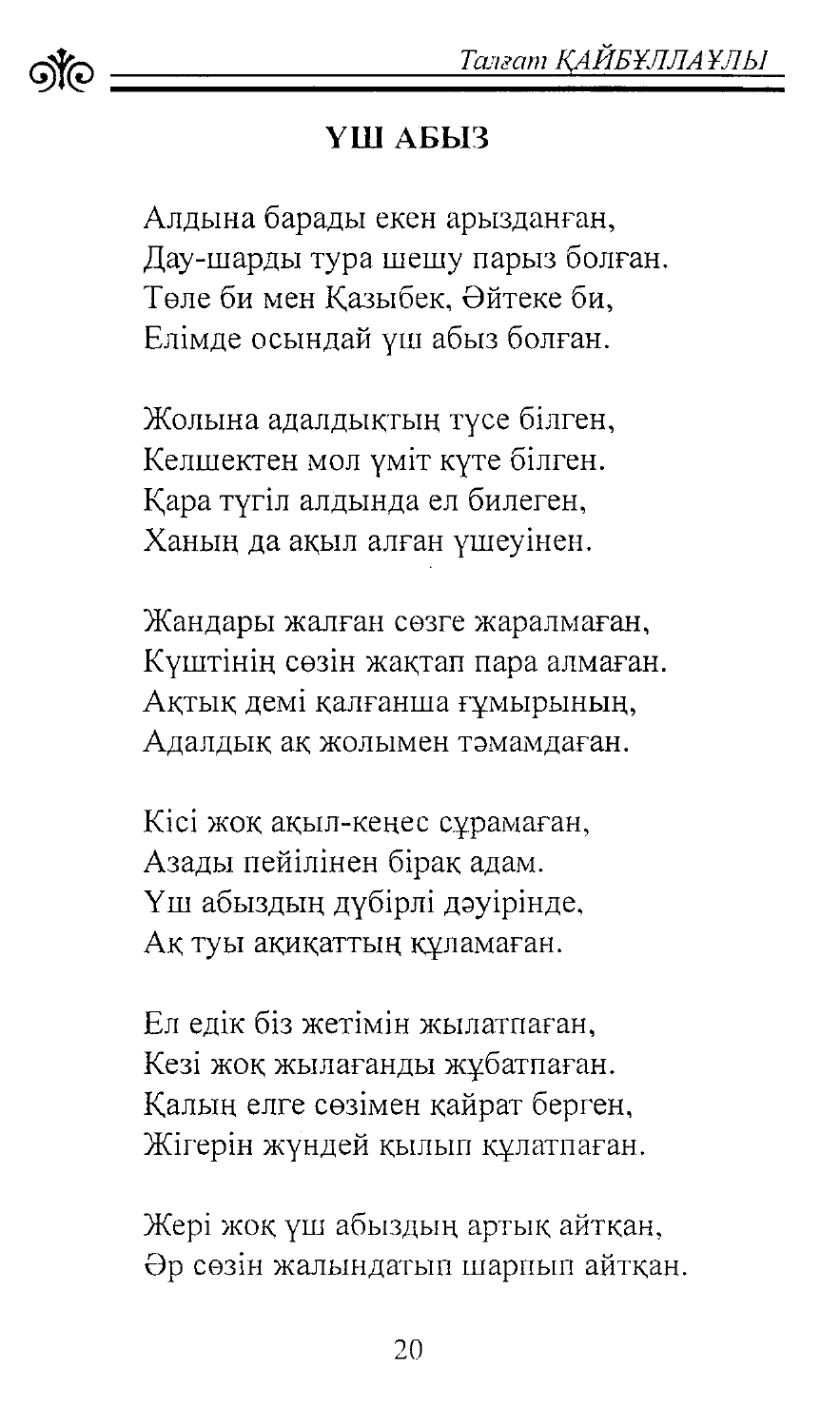

Өршіген оттай болған дау-шарыңды, Шоқтағы қорғасындай балқып айтқан.

Байлығы үш шалымның ақыл болған. Кесімін тура айтар батыл болған. Бір атаның ұлындай бірлігі мол, Үшеуі өле-өлгенше тату болған.

Беремін өткен күннің кімге есебін? Достығын үш абыздың үлгі етемін. Калмаса бабалардан үлгі-өнеге. Не екенін татулықтың білмес едім!

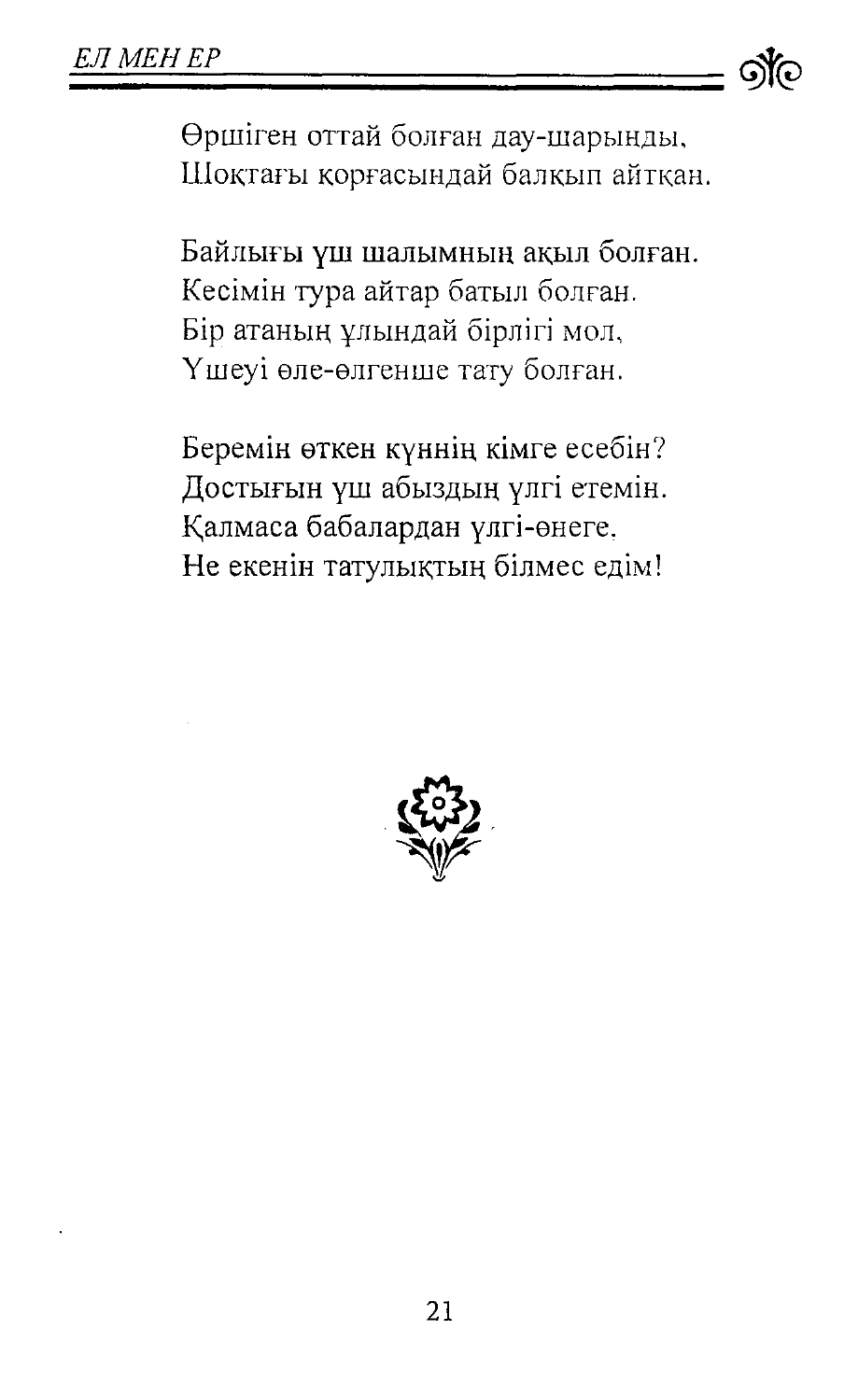## **MYXTAP ƏYE3OB**

Заманнын өзі толғатып. Тудырған сендей заңғарын. Өзіне қарап мен, аға, Көргендей болам биік шың, Семейдің алып тауларын. Одан сайын қайралдың, Жеңе алмады рухыңды, Жағаңнан алған жауларың. Жиырма жыл жаздың тапжылмай, Өткен тарихқа үңіліп, Лемеймін - талды қармадың. «Абай жолын» жазғанда Бүкіл әлем мойындап, Тістеді дұшпан бармағын. Заманынан ок бойы. Озып бір туған саңлағым. Өнерге жақын рухың, Өлеңмен аят арнадым. Кауырсын-қалам қолға алсақ, Колдағай бізді әруағың!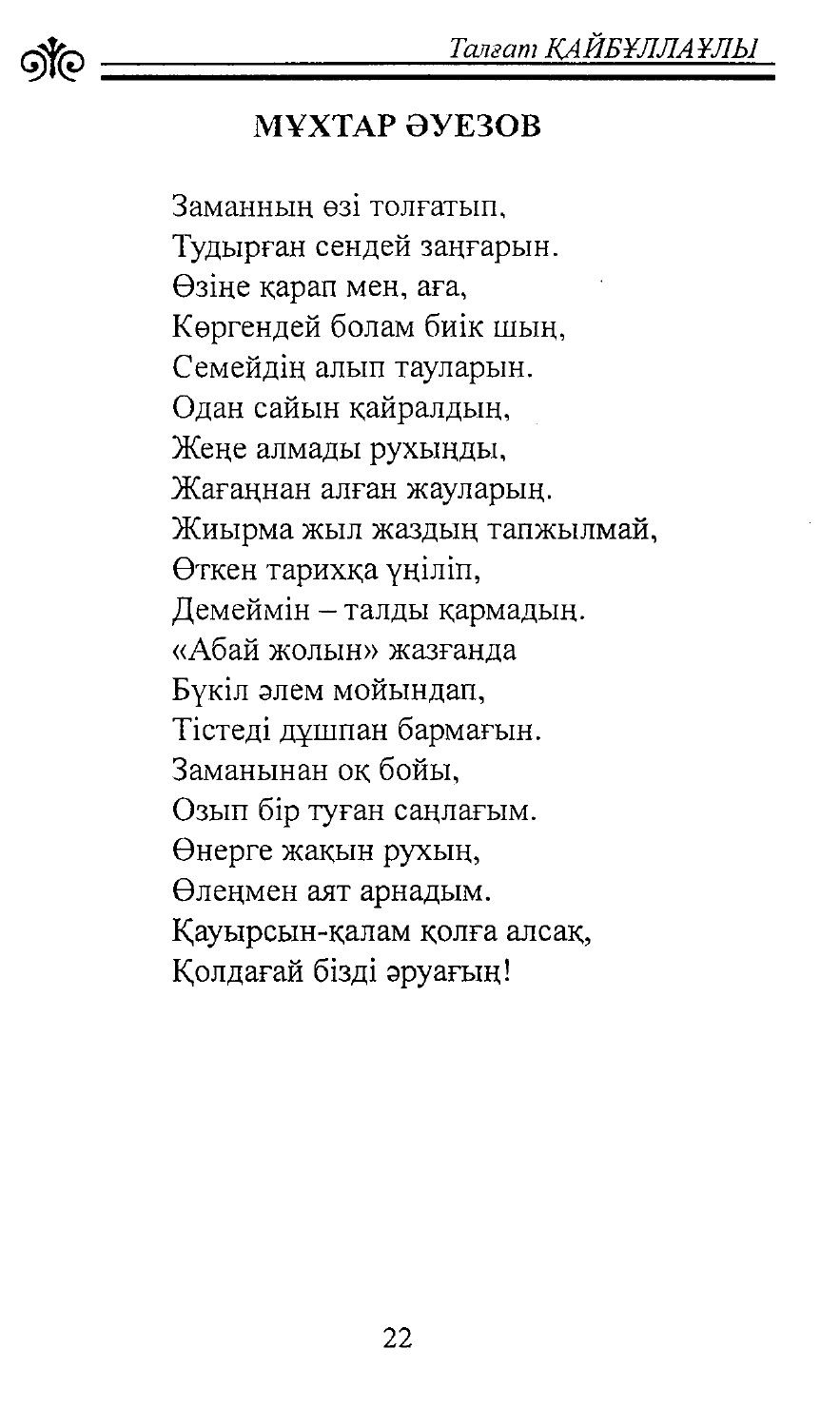

Асқақтайды төбенде аспан-арман, Аспан-арман - қол жетпес асқақ арман. Момышұлы Баукеңнің ұлы ерлігі Ұстаздықтың жолынан бастау алған.

Ұстаз бола білу де бақыт қандай?! Жігерін шәкірттердің тасытқандай. Ұстазлықтан бастапты енбек жолын. Ұрпаққа ерлік жырын оқытқандай.

Білімсіз өзгермейді надан қалып, Надандықтың төркіні адамға анық. Ерлігіңді шыңдауға одан әрі, Әскери білім қудың содан барып.

Қас дұшпанға басыңды имейсің тек, Намысынды найза ғып түйрейсің кеп. Миллиондардың бірі боп соғыстыңыз, «Отан ушін отқа түс, күймейсің!» - деп.

Кұрықтап ұстау қиын саяқтарды, Әр сөзің ел санасын оятқан-ды. Мәскеу үшін жан беріп шайқассаң да, Батыр деген атағын аяп қалды.

Кудайдан ешкім, рас, шебер емес, Болған іске төзбесе берен емес.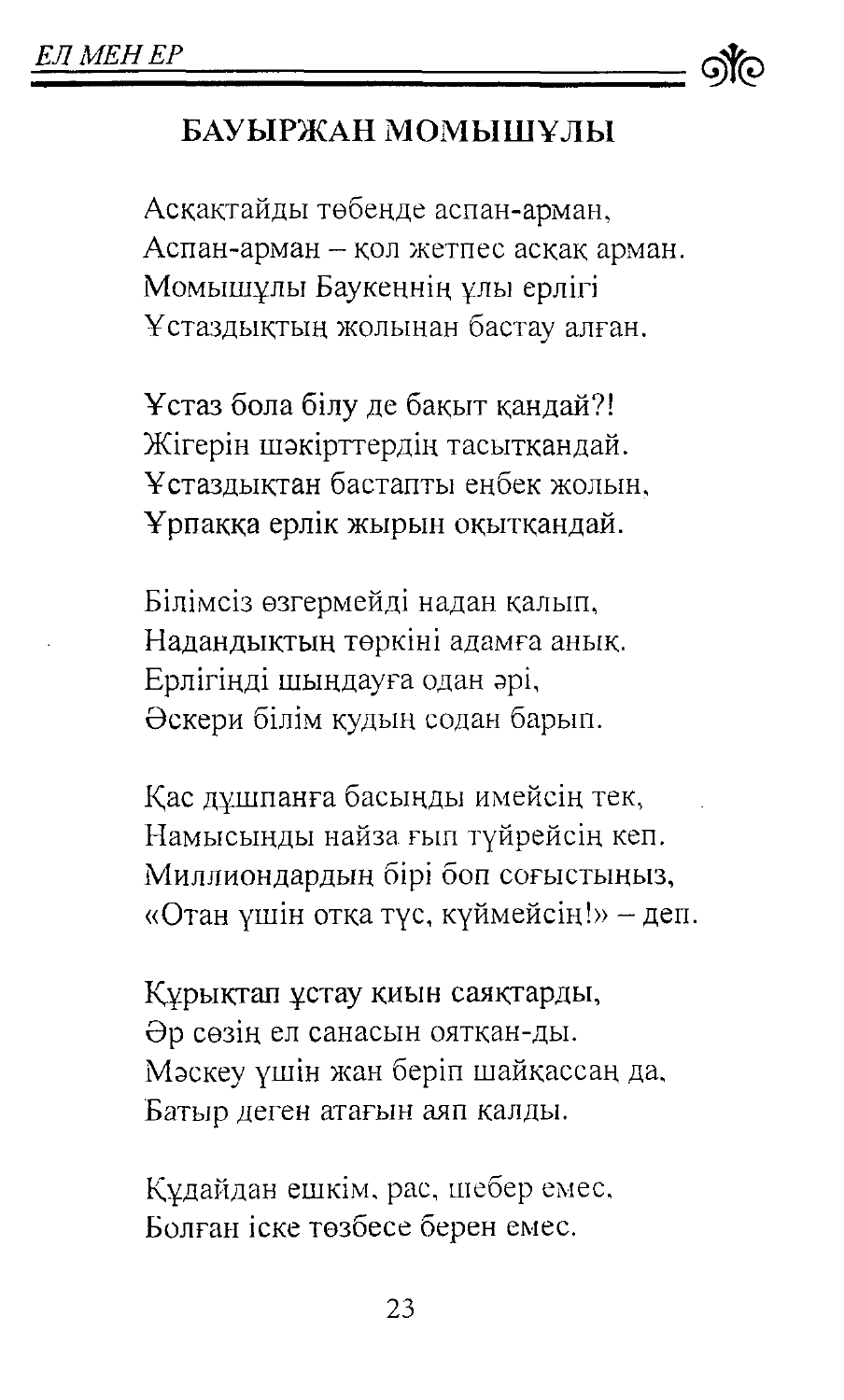Батыр елден туылған батыр ұлға Батыр деген атағың керек емес!

ഩ഻ഀ൙

Мінезі Баукең шалдың шатақ келді, Талайды мінезімен матап келді. Тәуелісіздік алғанда Қазақстан, Елбасы «Қаһарман» деп атақ берді!

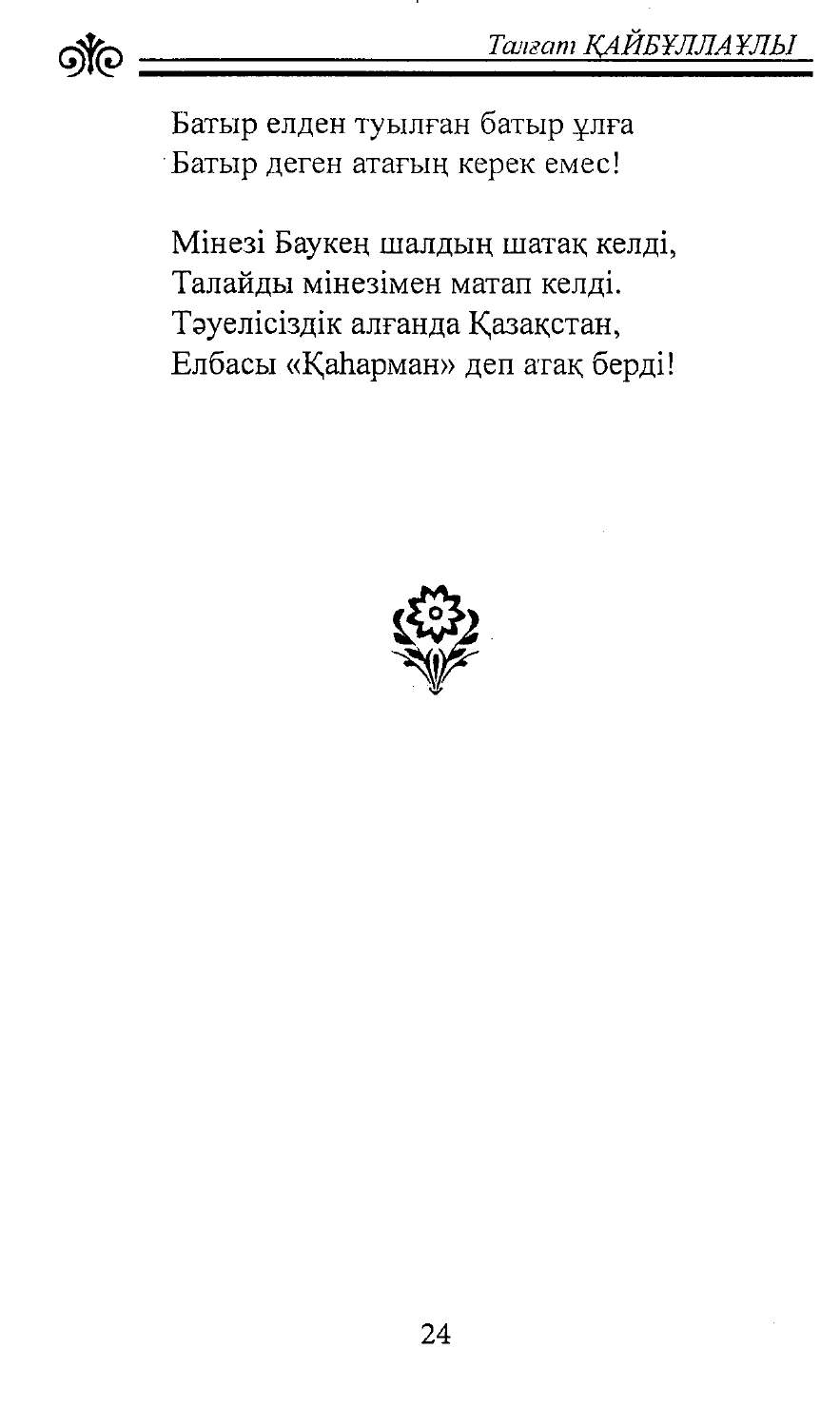

#### **ARIII AFA**

Өзгеше болды заманың, Көңілде кірбің, нала-мұң. Тар жол, тайғақ тағдырлар Тұсаулаған тұсы көп, Бастырмай өрге қадамын. Тәлімін көріп өстіңіз Мың жылда бір туылар Әуезов Мұхтар ағаның. Тереңдік іздеп тамырың, Тарихтан нәр алды, Ерекше тұлға дарағым. Ұстазың өмір болғанда, Көніліне тоқыдың Тағдырдың қатал сабағын. Мұңдасың болды шерленсең, Сырласың болды қаламың. Ғұмырын ұзақ қылғай да Алғысыменен халықтың, Жетпіске келген ағанын!